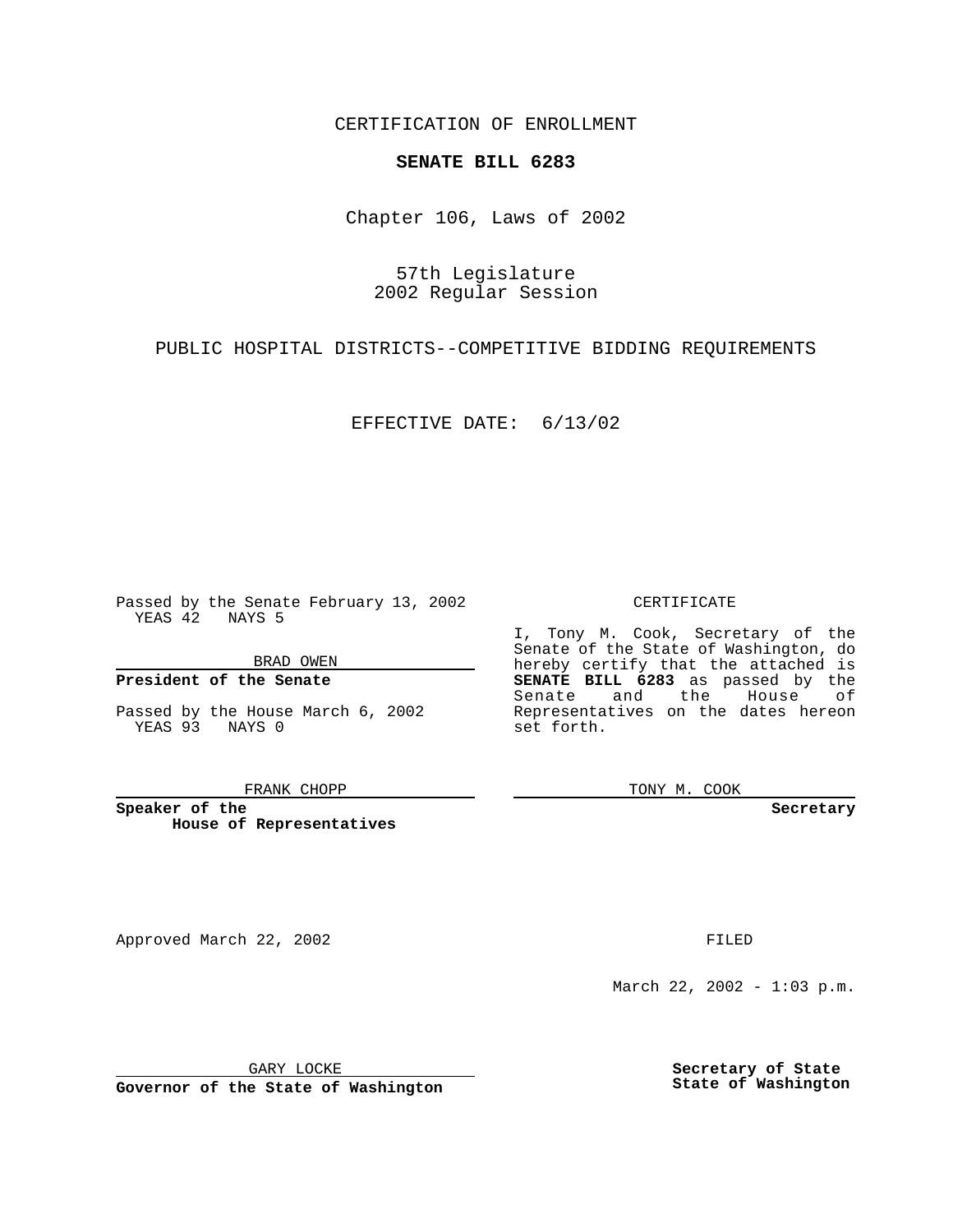## **SENATE BILL 6283** \_\_\_\_\_\_\_\_\_\_\_\_\_\_\_\_\_\_\_\_\_\_\_\_\_\_\_\_\_\_\_\_\_\_\_\_\_\_\_\_\_\_\_\_\_\_\_

\_\_\_\_\_\_\_\_\_\_\_\_\_\_\_\_\_\_\_\_\_\_\_\_\_\_\_\_\_\_\_\_\_\_\_\_\_\_\_\_\_\_\_\_\_\_\_

Passed Legislature - 2002 Regular Session

**State of Washington 57th Legislature 2002 Regular Session**

**By** Senators Gardner, Swecker, T. Sheldon, Haugen and Rasmussen

Read first time 01/14/2002. Referred to Committee on State & Local Government.

 AN ACT Relating to competitive bidding requirements for public hospital districts; and amending RCW 70.44.140.

BE IT ENACTED BY THE LEGISLATURE OF THE STATE OF WASHINGTON:

 **Sec. 1.** RCW 70.44.140 and 2000 c 138 s 213 are each amended to read as follows:

 (1) All materials purchased and work ordered, the estimated cost of 7 which is in excess of ((five)) fifty thousand dollars, shall be by contract. Before awarding any such contract, the commission shall publish a notice at least thirteen days before the last date upon which bids will be received, inviting sealed proposals for such work. The plans and specifications must at the time of the publication of such notice be on file at the office of the public hospital district, subject to public inspection: PROVIDED, HOWEVER, That the commission may at the same time, and as part of the same notice, invite tenders for the work or materials upon plans and specifications to be submitted by bidders. The notice shall state generally the work to be done, and shall call for proposals for doing the same, to be sealed and filed with the commission on or before the day and hour named therein. Each bid shall be accompanied by bid proposal security in the form of a